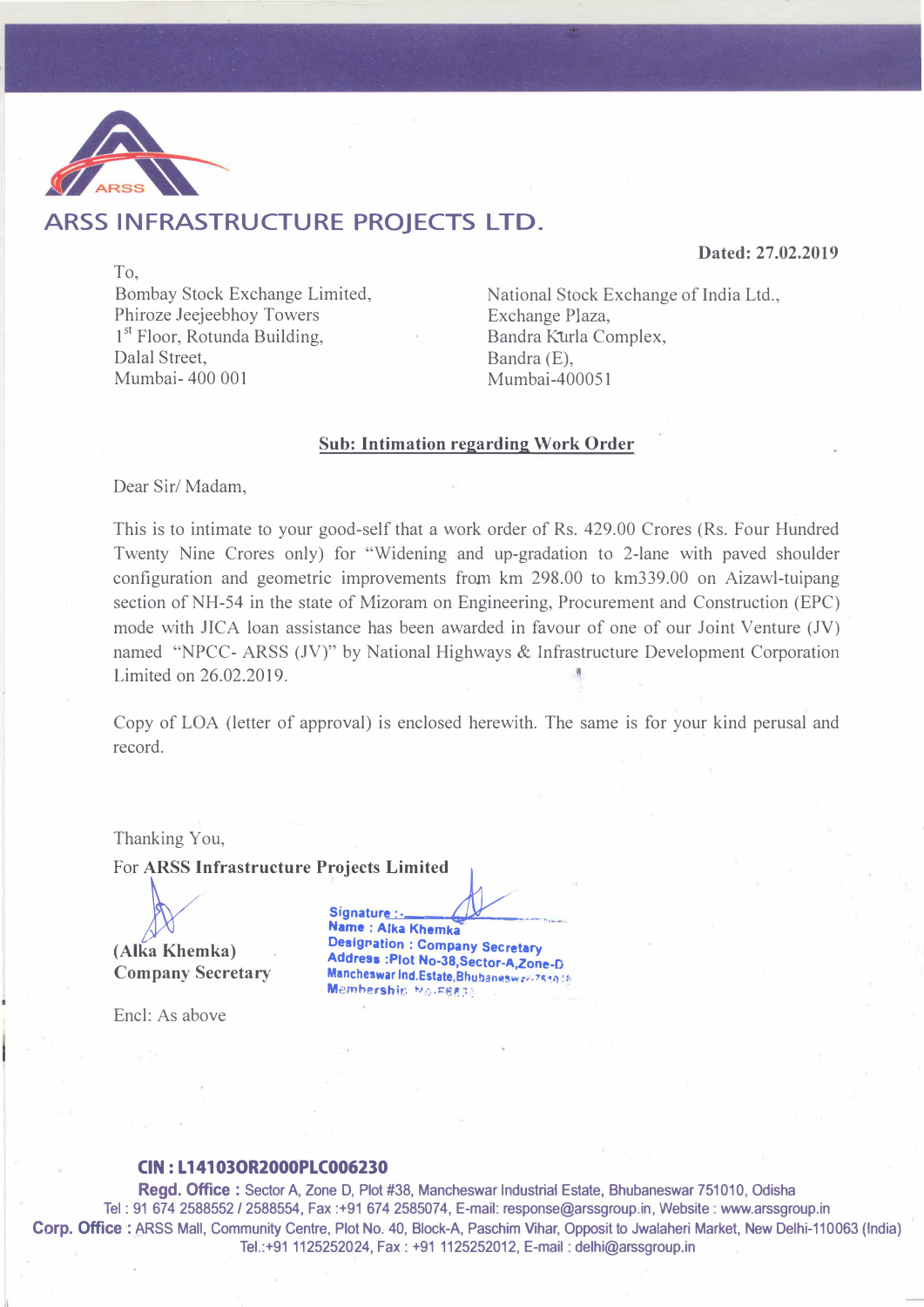सड़क परिवहन और राजमार्ग मंत्रालय, भारत सरकार तीसरी मंजिल, पीटीआई बिल्डिंग, 4-संसद मार्ग, नई दिल्ली-110001

राष्टीय राजमार्ग एवं अवसंरचना विकास निगम लिमिटेड

National Highways & Infrastructure Development Corporation Limited Ministry of Road Transport & Highways, Govt. of India 3rd Floor, PTI Building, 4-Parliament Street, New Delhi-110001, +91 11 2346 1600, www.nhidcl.com





सार्वजनिक क्षेत्र का उपक्रम

### NHIDCL/JICA/NH-54-Miz-2017-18-158/Package-7/2018-19

A PUBLIC SECTOR UNDERTAKING

26.02.2019

To

NPCC Limited and ARSS Infrastructure Projects Ltd (JV) Plot no. 148, Sector-44, Gurugram- 122003, Haryana Tel.: 0124-2385224 Email: npccggn@gmail.com, npcccmw@gmail.com

## (Kind Attn: Mr. Sanjay Peshion)

Name of Work: Widening and up-gradation to 2-Lane with paved shoulder configuration and geometric improvements from km 298.00 to km 339.00 (Package-7) on Aizawl-Tuipang section of NH-54 in the State of Mizoram on Engineering, Procurement and Construction (EPC) mode with JICA loan assistance -Letter of Acceptance (LoA)- reg.

Sir,

This is to notify that your bid submitted by due date (27.08.2018) for execution of the subject project at your quoted bid price amounting to Rs 429,00,00,000.00 (Rupees Four Twenty Nine Crore Only) has been determined to be the lowest evaluated bid and is substantially responsive and has been accepted.

- $2.$ You are, therefore, requested to:
	- i) return a duplicate of the LOA as an acknowledgement within the period prescribed in Clause 3.3.4 of the RFP;
	- ii) deliver a legal opinion from your legal counsel with respect to your authority to enter into Contract Agreement and the enforceability of the provisions thereof, within 10 (ten) days of the issue of this LOA;
	- iii) sign the Contract Agreement within the period prescribed in Clause 1.3 of the RFP; and
	- iv) furnish Performance Security for an amount of Rs 21.45 Crore (Rupees Twenty One Crore and Forty Five Lakh Only) and Additional Performance Security for an amount of Rs 3,78,78,000.00 (Rupees Three Crore Seventy Eight Lakhs and Seventy Eight Thousand Only) within 10 days from the date of signing of the Contract Agreement as per provisions of RFP in the form set forth in Schedule G.